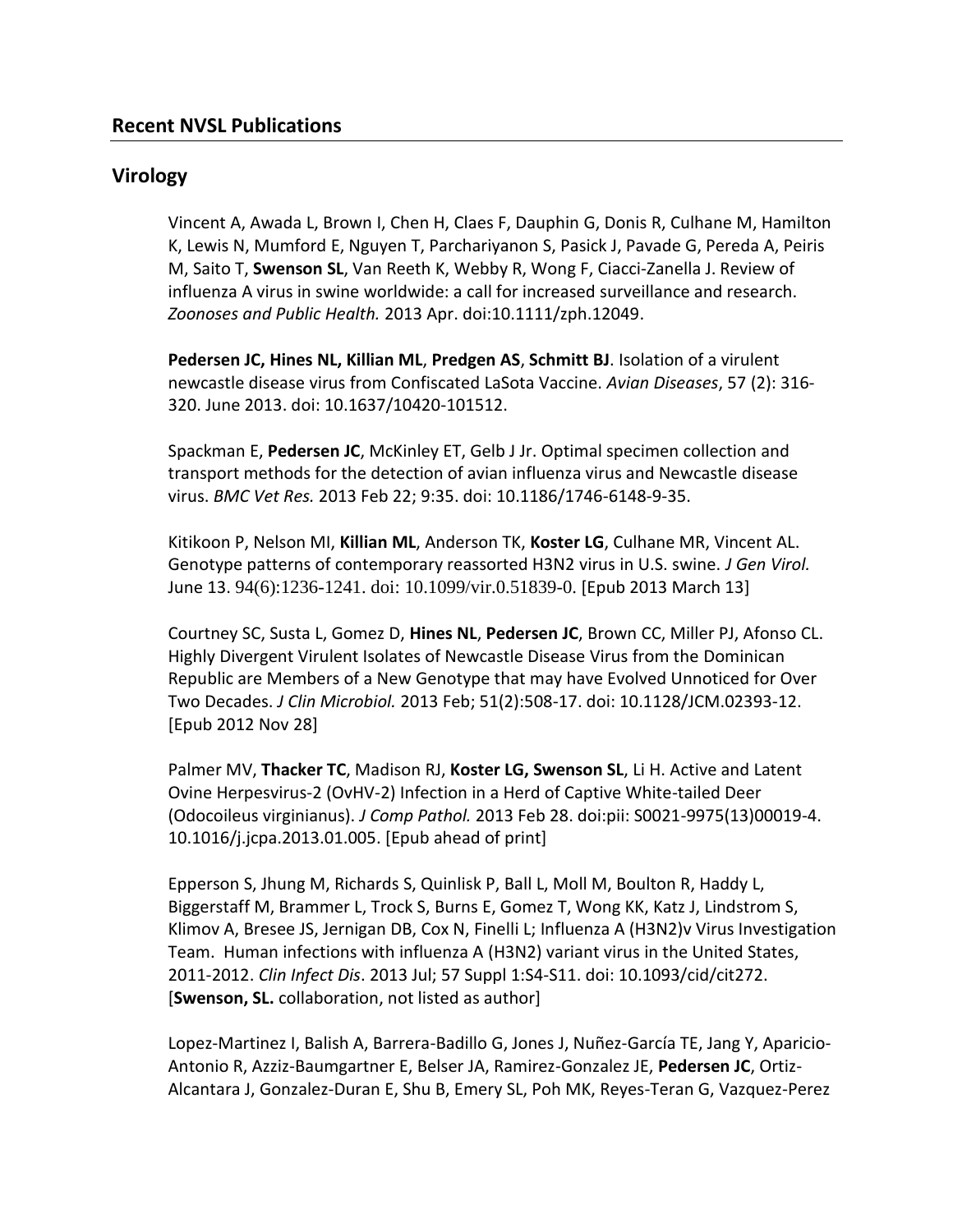JA, Avila-Rios S, Uyeki T, Lindstrom S, Villanueva J, Tokars J, Ruiz-Matus C, Gonzalez-Roldan JF, **Schmitt BJ**, Klimov A, Cox N, Kuri-Morales P, Davis CT, Diaz-Quiñonez JA. Highly Pathogenic Avian Influenza A (H7N3) Virus in Poultry Workers, Mexico, 2012. *Emerg Infect Dis*. 2013 Sep; 19(9). doi: 10.3201/eid1909.130087.

Dubovi EJ, Hawkins M, Jr. Griffin RA, **Johnson DJ, Ostlund EN**. Isolation of Bluetongue virus from canine abortions. *J Vet Diag Invest*. 2013 Jul; 25(4):490-2. doi: 10.1177/1040638713489982. [Epub ahead of print]

Anderson TK, Nelson MI, Kitikoon P, **Swenson SL**, Korslund JA, Vincent AL. Population dynamics of co-circulating swine influenza A viruses in the United States from 2009- 2012. *Influenza Other Respir Viruses*. 2013 Dec; 7 Suppl 4:42-51. doi: 10.1111/irv.12193.

McCluskey BJ, McCluskey AM, Creekmore L, **Schiltz J**. Vesicular stomatitis outbreak in the southwestern United States, 2012. *J Vet Diagn Invest*. 2013 Sep; 25(5) 608-613. doi: 10.1177/1040638713497945. [Epub 2013 Jul 24]

Guo B, Lager KM, Schlink SN, Kehrli ME Jr, Brockmeier SL, Miller LC, **Swenson SL**, Faaberg KS. Chinese and Vietnamese strains of HP-PRRSV cause different pathogenic outcomes in United States high health swine. *Virology*. 2013 Nov; 446(1-2):238-50. doi: 10.1016/j.virol.2013.08.008. [Epub 2013 Sep 5]

Kitikoon P, Gauger PC, Anderson TK, Culhane MR, **Swenson SL**, Loving CL, Perez DR, Vincent AL. Swine influenza virus vaccine serologic cross-reactivity to contemporary US swine H3N2 and efficacy in pigs infected with an H3N2 similar to 2011-2012 H3N2v. *Influenza Other Respir Viruses.* 2013 Dec 7. Suppl 4:32-41. doi: 10.1111/irv.12189.

Prikhodko VG, Jaime-Sandoval C, Abente EJ, Bok K, Parra GI, Rogozin IB, **Ostlund EN**, Green KY, Sosnovtsev SV. Genetic characterization of feline calicivirus strains associated with varying disease manifestations during an outbreak season in Missouri (1995-1996). *Virus Genes*. 2013 Nov 12. [Epub ahead of print]

Stevenson GW, Hoang H, Schwartz KJ, Burrough ER, Sun D, Madson D, Cooper VL, Pillatzki A, Gauger P, **Schmitt BJ**, **Koster LG, Killian ML**, Yoon KJ. Emergence of porcine epidemic diarrhea virus in the United States: clinical signs, lesions, and viral genomic sequences. *J Vet Diagn Invest*. 2013 Sep; 25(5):649-54. doi:10.1177/1040638713501675. [Epub 2013 Aug 20]

#### **Foreign Animal Diagnostic Disease**

**Bracht AJ**, Armién AG, **Carrillo C, O'Hearn ES, Fabian AW, Moran KE**, Lu Z, Ariyakumer DS, Rasmussen JM, **Metwally SA**. Isolation and characterization of a Cervidpoxvirus from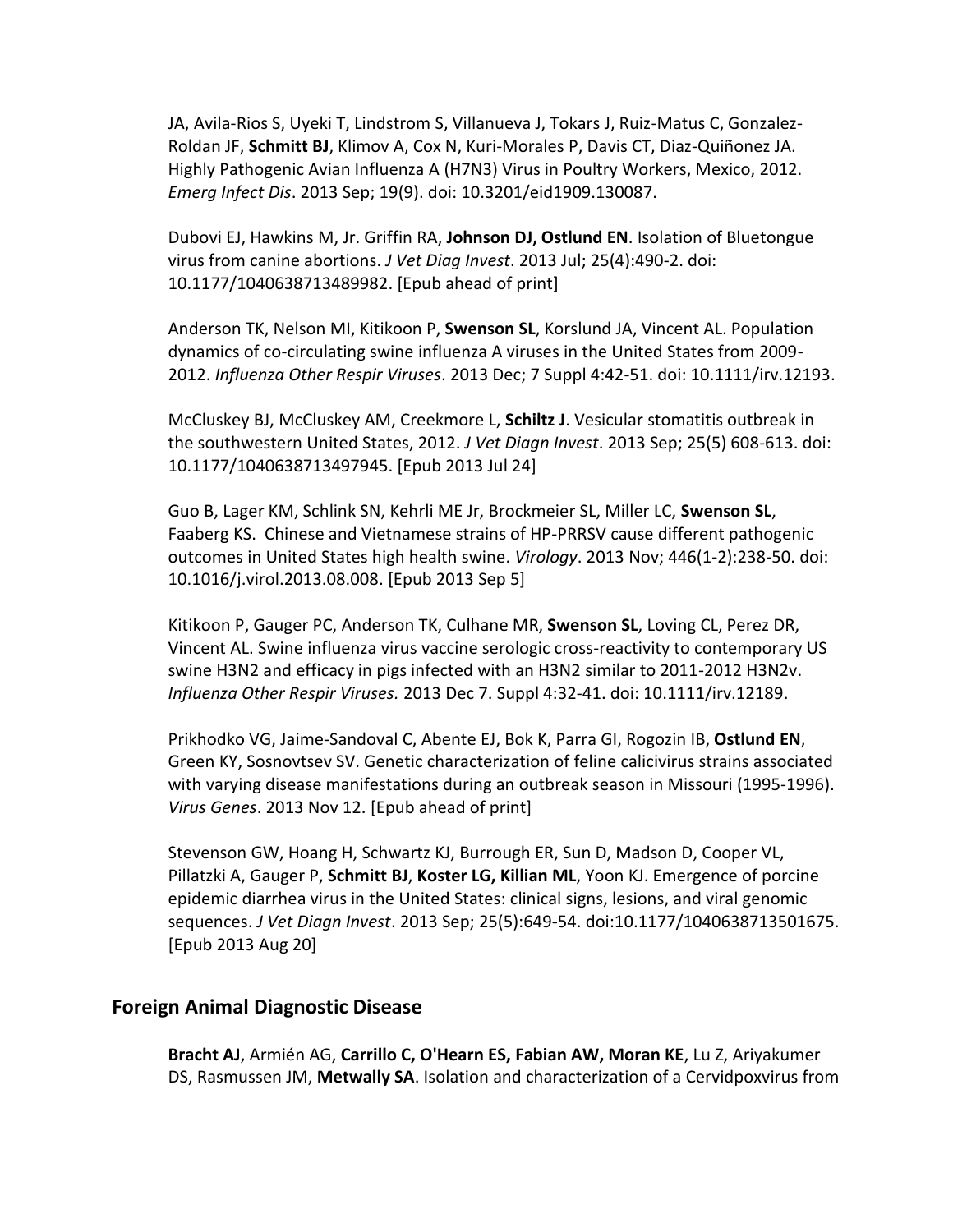a goitered gazelle (Gazella subgutturosa) from a zoologic park in Minnesota. *J Zoo Wildl Med*. 2013 Sep; 44(3):589-95.

Jaques RS, Millien M, Flanagan KJ, Shaw J, Morales P, Pinto J, Pyburn D, Gonzalez W, Ventura A, Lefrancoise T, Pradel J, **Swenson S, Jenkins-Moore M, Toms D, Erdman M, Cox L, Bracht AJ, Fabian A, Mohamed FM, Moran K, O'Hearn E, Carrillo C, Mayr G**, White W, **Metwally S, McIntosh M, Deng M**. A field and lab investigation of viral disease of swine in the Republic of Haiti. *Journal of Swine Health Prod*. 2013; 21 (3) 130-138.

**Batonick M**, Loeffen W, **Metwally SA, Mayr GA**. Identification and characterization of mimotopes of CSF virus E2 glycoprotein using specific anti-E2 monoclonal antibodies. *Virus Res*. 2013 Jul; 175(1):12-9. doi: 10.1016/j.viruses.2013.03.016. [Epub ahead of print]

Larocco M, Krug PW, Kramer E, Ahmed Z, Pacheco JM, **Duque H**, Baxt B, Rodriguez LL. A Continuous Bovine Kidney Cell Line Constitutively Expressing Bovine αVss6 Integrin has Increased Susceptibility to Foot and Mouth Disease Virus. *J Clin Microbiol*. 2013 Mar 20. [Epub ahead of print]

### **Bacteriology**

Beard LA, Pelzel AM, Rush BR, Wright AM, Galgut BI, **Hennager SG**, King AO, Traub-Dargatz JL. Babesia equi-induced anemia in a Quarter Horse and subsequent regulatory response. *J Am Vet Med Assoc*. 2013 Apr 1; 242(7):992-6. doi:10.2460/javma.242.7.992.

**Grause JF**, Ueti MW, **Nelson JT**, Knowles DP, Kappmeyer LS, **Bunn TO**. Efficacy of imidocarb dipropionate in eliminating Theileria equi from experimentally infected horses. *Vet J*. 2013 Jun; 196(3):541-6. doi: 10.1016/j.tvjl.2012.10.025. [Epub 2012 Nov 28]

Goupil BA, Trent AM, Bender J, Olsen KE, **Morningstar BR**, Wünschmann A. A longitudinal study of Salmonella from snakes used in a public outreach program. *J Zoo Wildl Med*. 2012 Dec; 43(4):836-41.

Leite FL, **Stokes KD**, **Robbe-Austerman S**, Stabel JR. Comparison of fecal DNA extraction kits for the detection of Mycobacterium avium subsp. paratuberculosis by polymerase chain reaction. *J Vet Diagn Invest*. 2013 Jan; 25(1):27-34. doi:10.1177/1040638712466395. [Epub 2012 Nov 19]

Palmer MV, **Thacker TC**, Waters WR, **Robbe-Austerman S**, Aldwell FE. Persistence of Mycobacterium bovis bacillus Calmette-Guérin (BCG) Danish In White-tailed Deer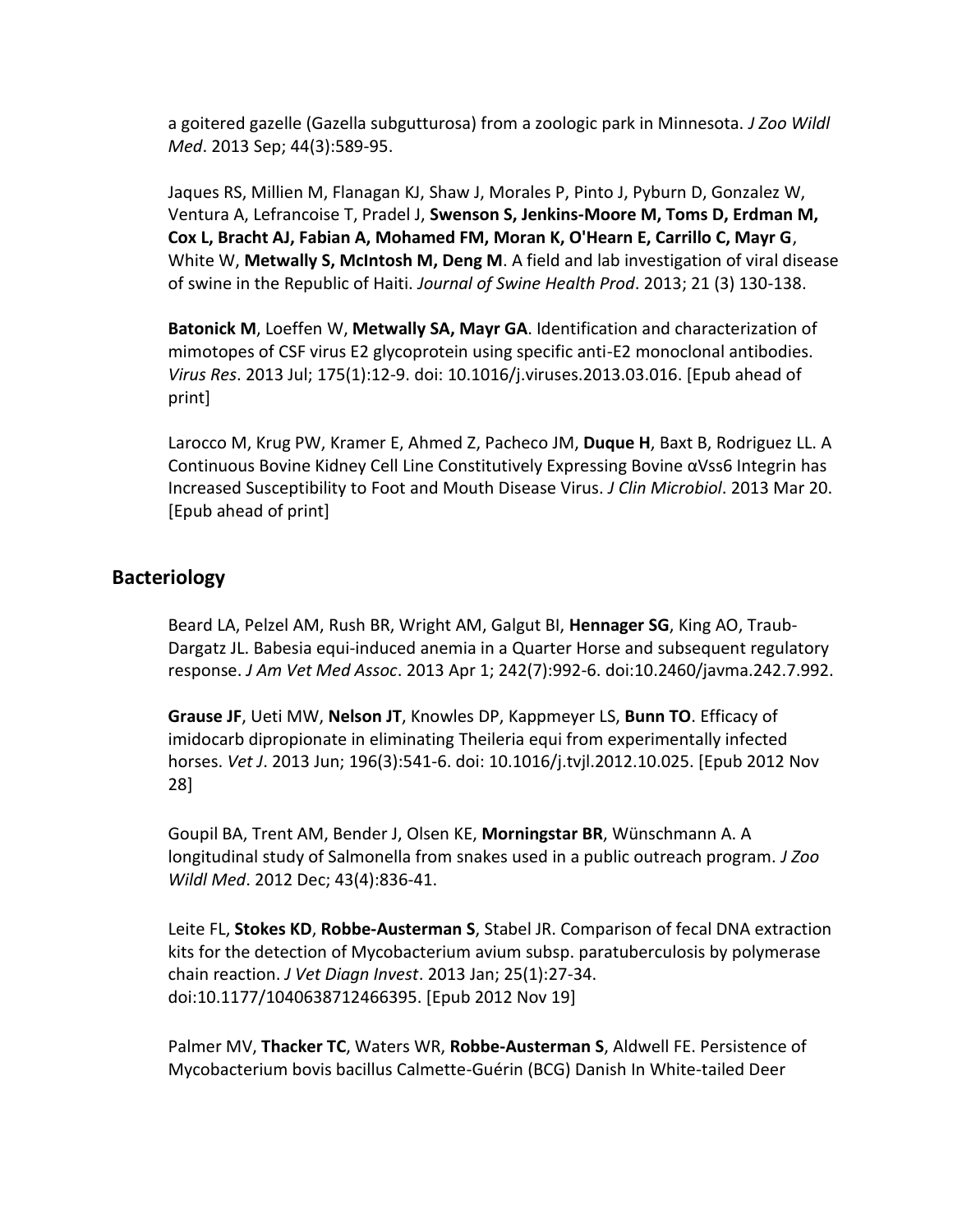(Odocoileus virginianus) vaccinated with a Lipid-Formulated Oral Vaccine. *Transbound Emerg Dis*. 2012 Nov 22. doi: 10.1111/tbed.12032. [Epub ahead of print]

**Robbe-Austerman S, Bravo DM, Harris B.** Comparison of the MGIT 960, BACTEC 460 TB and solid media for isolation of Mycobacterium bovis in United States veterinary specimens. *BMC Vet Res*. Apr 11; 9(1):74. doi:10.1186/1746-6148-9-74 [Epub ahead of print]

Walter WD, Fischer JW, Anderson CW, Marks DR, Deliberto T, **Robbe-Austerman S**, Vercauteren KC. Surveillance and movements of Virginia opossum (Didelphis virginiana) in the bovine tuberculosis region of Michigan. *Epidemiol Infect*. 2013 Mar 26:1-11. doi.10.1017/S0950268813000629. [Epub ahead of print]

**Thacker TC, Robbe-Austerman S, Harris B**, Palmer MV, Waters WR. Isolation of mycobacteria from clinical samples collected in the United States from 2004 to 2011. *BMC Vet Res*. May 8; 9(1):100. doi: 10.1186/1746-6148-9-100.

Bradner L, **Robbe-Austerman S**, Beitz DC, Stabel JR. Optimization of Hexadecylpyridinium Chloride Decontamination for Culture of Mycobacterium avium subsp. Paratuberculosis from milk. *J Clin Microbiol*. May 2013; vol. 51 no. 5 (1575-1577). doi: 10.1128/JCM.00333-13. [Epub ahead of print]

Bradner L, **Robbe-Austerman S**, Beitz DC, Stabel JR. Chemical decontamination with NALC-NaOH improves recovery of viable Mycobacterium avium subsp. paratuberculosis from cultured milk. *J Clin Microbiol*. May 2013. doi:10.1128/JCM.00508-13. [Epub ahead of print]

Nol P, **Rhyan JC**, **Robbe-Austerman S, McCollum MP**, Rigg TD, Saklou NT, Salman MD. The Potential for Transmission of BCG from Orally Vaccinated White-Tailed Deer (Odocoileus virginianus) to Cattle (Bos taurus) through a Contaminated Environment: Experimental Findings. *PLoS One*. 2013. 8(4):e60257. doi:10.1371/journal.pone.0060257. [Epub 2013 Apr 2]

Pabilonia KL, Cadmus KJ, Lingus TM, Bolte DS, Russell MM, Van Metre DC, **Erdman MM**. Environmental Salmonella in Agricultural Fair Poultry Exhibits in Colorado. *Zoonoses and Public Health*. 2013 Jun 15. doi: 10.1111/zph.12056. [Epub ahead of print]

Awinda PO, Mealey RH, Williams LB, Conrad PA, Packham AE, Reif KE, **Grause JF**, Pelzel-McCluskey AM, Chung C, Bastos RG, Kappmeyer LS, Howe DK, Ness SL, Knowles DP, Ueti MW. Serum antibodies from a subset of horses positive for Babesia caballi by competitive ELISA demonstrate a protein recognition pattern not consistent with